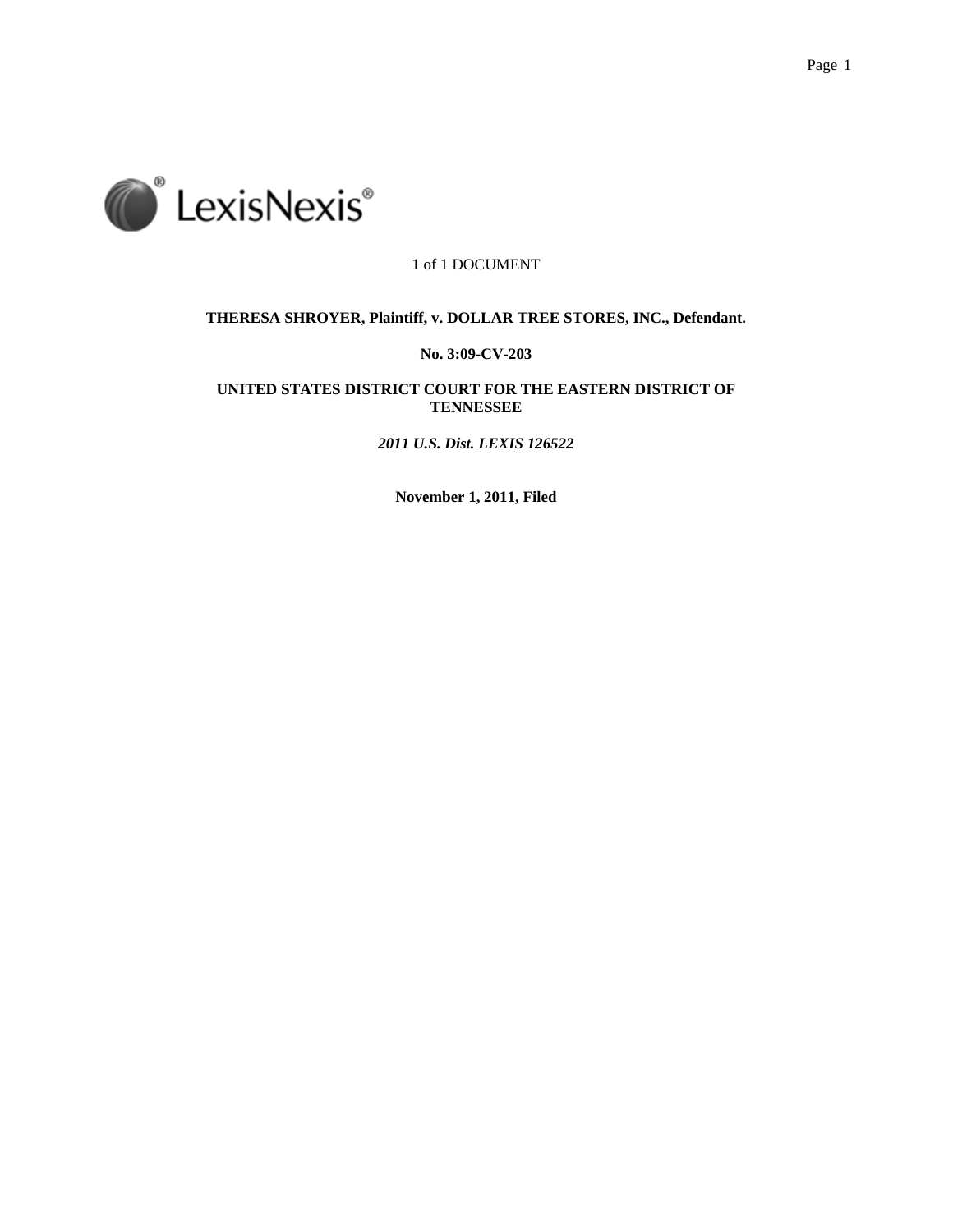**COUNSEL:** [\*1] For Theresa Shroyer, Plaintiff: Michael S Shipwash, Law Office of Michael Shipwash, Knoxville, TN.

For Dollar Tree Stores, Inc., Defendant: Edward G Phillips, LEAD ATTORNEY, William J Carver, Kramer, Rayson LLP (Knox), Knoxville, TN.

**JUDGES:** Thomas W. Phillips, United States District Judge.

**OPINION BY:** Thomas W. Phillips

#### **OPINION**

# **MEMORANDUM OPINION**

# **I. Introduction**

This matter comes before the court on Defendant's Motion for Summary Judgment (Doc. 13) pursuant to *Rule 56 of the Federal Rules of Civil Procedure*. Having read the parties' accompanying memoranda and thoroughly reviewed the record in this case, and for the reasons stated herein, this court finds that there are no genuine issues of material fact, and that Defendant is entitled to judgment as a matter of law. Defendant's motion for summary judgment (Doc. 13) is **GRANTED** and this case is **DISMISSED.**

#### **II. Statement of the Facts**

# **A. Defendant Dollar Tree's Policies and Procedures**

Defendant Dollar Tree Stores, Inc. ("Dollar Tree") operates more than 400 retail variety stores nationwide, including the Alcoa Highway, Deane Hill, and Chapman Highway stores in Eastern Tennessee. (Barnes Dec. ¶ 2.) At the time of the termination in question, Jerry Barnes was Dollar Tree's [\*2] District Manager for Eastern Tennessee, and Barbara Leonard was Dollar Tree's Human Resources Manager for the Southeast United States, known as Zone 2, which includes all Dollar Tree stores in Eastern Tennessee. *Id.* ¶ 3; (Leonard ¶ 2.) Tammy Cannon was Dollar Tree's store manager for the Chapman Highway store, and Charlotte Hensley, Dana Ogle, and Plaintiff Theresa Shroyer ("Shroyer") were the assistant managers of the Chapman Highway store. (Barnes ¶ 6); (Cannon Dec. ¶¶ 2, 3.) According to Dollar Tree's Position Description & Responsibilities form, assistant managers' principal responsibilities include performing all opening and closing procedures and protecting and securing all company assets, including store cash. (Barnes ¶ 6); (Leonard Dec. ¶ 8, Ex. 6.)

At all times material to this case, Dollar Tree employees were governed by policies and procedures set forth in the Dollar Tree Stores Associates Handbook and the Dollar Tree Code of Ethics. (Leonard ¶ 3, Exs. 4, 5.) All employees receive copies of these documents during employee training. (Barnes ¶ 8, Ex. 2); (Leonard ¶ 3.) Dollar Tree has a strict Cash Handling and Security Policy, which provides:

 (b) Desks, file cabinets, locked [\*3] offices, or change drawers are not to be used to store bank deposits, moneybags, or tills. **Always secure money (including deposits and moneybags) in the safe.**

(c) All funds are to be locked in the safe after the store closes (including all till money, Change Fund, Petty Cash Fund, and deposits). (Leonard ¶ 6, Ex. 4); (Shroyer Dep. 116:23-117:4) (emphasis in original).

(Leonard ¶ 6, Ex. 4); (Shroyer Dep. 116:23-117:4) (emphasis in original). The Dollar Tree Stores Associates Handbook also provides:

Security Issues

o Always keep safeguarding of cash in mind.

o Do not leave a cash register unattended.

o Never leave a safe unlocked.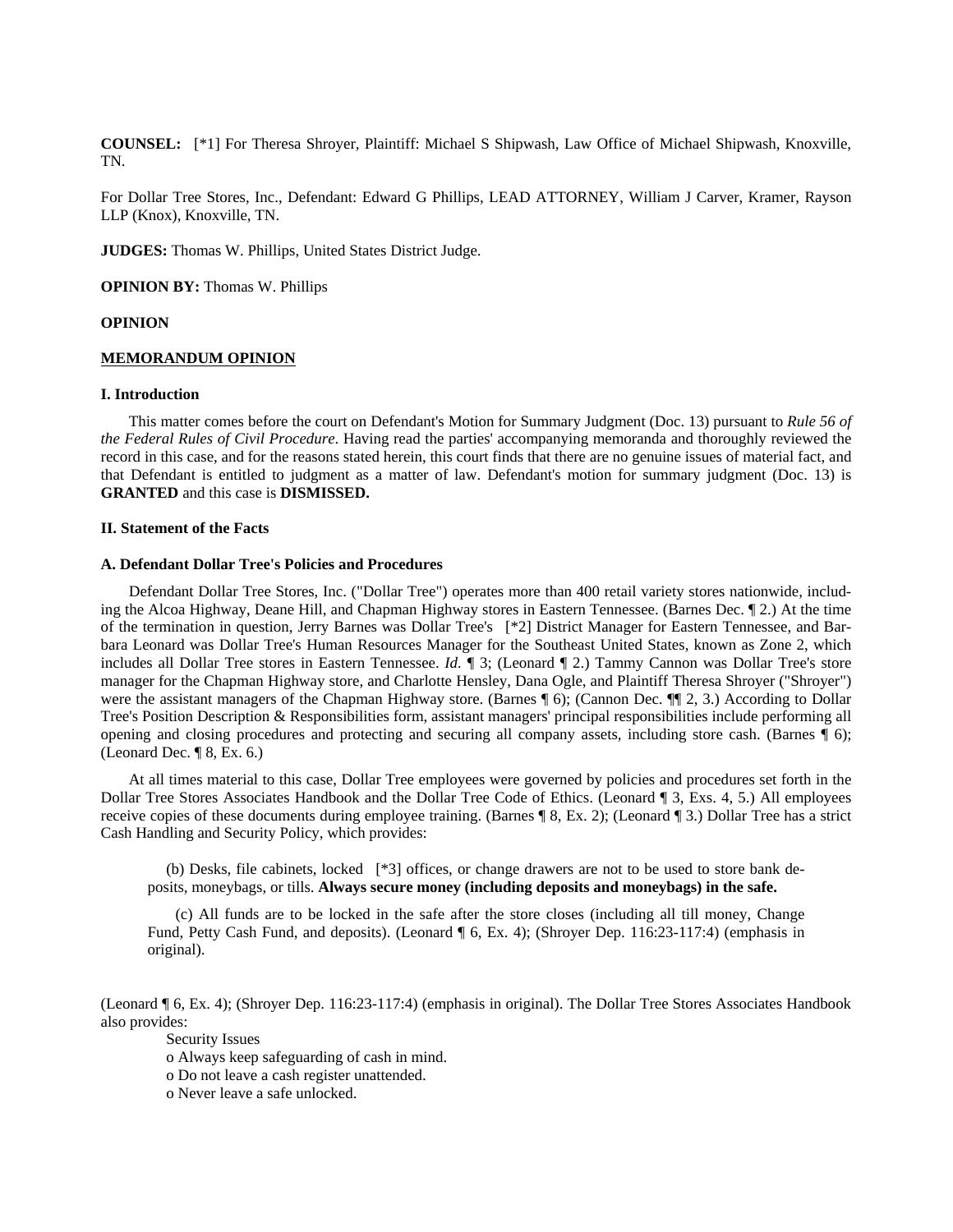(Leonard ¶ 7, Ex. 5); (Shroyer Dep. 118:16-119:9.) Dollar Tree's Reviewing Time Reports Policy and its Wage and Hour Compliance Policy require assistant managers and sales associates to record their hours by clocking in and out at the time clock. (Cannon  $\P$  7); (Leonard  $\P$  4, Exs. 1, 2.) A computer program electronically records the work schedule and the actual hours worked. (Cannon ¶ 7); (Leonard ¶ 10.) Finally, Dollar Tree's nonretaliation policy, entitled the Optional Modified Duty Policy for All Associates on Workers' Compensation, encourages employees to return [\*4] to work after filing a workers' compensation claim. (Leonard ¶ 5, Ex. 3.)

Under Dollar Tree's established store procedures, one assistant manager opens the store, and one closes the store. (Cannon ¶ 6.) The closing manager is responsible for locking the front door, retrieving the cash register tills, counting the money, preparing the bank deposit slips, putting the day's earnings in moneybags, filling the tills with \$75.00 for the following morning, placing the tills in the safe, locking the safe, locking the office door, and taking the moneybags to the bank. (Barnes ¶ 10); (Leonard ¶¶ 6-7, Exs. 4, 5); (Shroyer Dep. 113:21-116:22.) A cashier is present at all times to watch the closing manager handle the money and to accompany the closing manager to the bank, but cashiers do not have a key to the office or the combination to the safe. (Barnes ¶ 10, 11); (Shroyer Dep. 114:3-18.) It is the closing manager's job to secure Dollar Tree's tills and money in the safe at the end of the day. (Shroyer Dep. 116:19-22.)

Dollar Tree strictly enforces its policies and procedures. (Leonard ¶ 9.) Dollar Tree's Corrective Action Policy provides that failure to comply with Dollar Tree's policies and [\*5] procedures may result in verbal counseling, written counseling, demotion, suspension without pay, and termination. (Barnes ¶ 8, Ex. 2.) Warnings are not necessary or guaranteed prior to termination. *Id.* Between 2007 and 2009, at least ten Dollar Tree employees in the Southeast United States were terminated for their failures to secure cash or follow store security procedures, including one employee who left money on the desk in the office and left the office unlocked, and one employee who left two of the cash register tills on the floor of the office overnight. (Leonard ¶ 9, Ex. 7.) The parties agree that leaving the safe unlocked overnight would be a gross and flagrant violation of Dollar Tree's cash handling and store security policies and procedures, (Barnes ¶ 12); (Leonard ¶ 9); (Shroyer Dep. 118:3-119:17), and that such a violation would be sufficient grounds for termination. (Barnes ¶ 12); (Shroyer Dep. 125:15-18).

Regarding cash security at the Chapman Highway store during the events at issue, four people had keys to the office door and the combination to the safe: Store Manager Terry Cannon, and Assistant Managers Theresa Shroyer, Dana Ogle, and Charlotte Hensley. Every night, [\*6] the safe was supposed to contain the tills for the next morning, petty cash, reserve cash, and any other cash not deposited at the end of the day. (Barnes ¶ 10.) In regard to employee discipline at the Chapman Highway store, Shroyer alleges in an affidavit filed contemporaneously with her response to Dollar Tree's motion for summary judgments that there were several incidents prior to the events at issue in this case where her coworkers, including Charlotte Hensley and an employee named Andy, left the safe open and were not terminated for doing so. (Shroyer Aff. ¶ 8.)

#### **B. Plaintiff Theresa Shroyer's Work History**

On October 18, 2005, Shroyer was hired as an assistant manager at Dollar Tree's Alcoa Highway store in Alcoa, Tennessee. (Barnes ¶ 7); (Shroyer Dep. 32:6-33:5.) Shroyer subsequently was transferred to the Chapman Highway store on November 5, 2006, and then to the Deane Hill location in early 2007, and finally back to the Chapman Highway store on October 14, 2008. (Barnes ¶ 7); (Shroyer Dep. 48:9-49:15.) Shroyer retained her assistant manager position throughout her employment with Dollar Tree, and had the closing and cash security responsibilities associated therewith. (Shroyer [\*7] Dep. 34:2-6.)

During her employee orientation, Shroyer was given the Dollar Tree Stores Associates Handbook, the Dollar Tree Code of Ethics, and a written description of her job responsibilities, and in March of 2007, she signed a form acknowledging that she read and understood Dollar Tree's cash handling policies. (Barnes ¶ 9, Ex. 4); (Shroyer Dep. 45:3-8, 106:25107:22, Exs. 4, 21.) Dollar Tree also produced eight pages of notes in Shroyer's handwriting regarding said policies. (Shroyer Dep., Exs. 16-19.) Shroyer does not recall writing, signing, or receiving any of these documents, nor does she recall any of Dollar Tree's specific policies. *Id.* 96:1104:1.However, she acknowledges that her closing responsibilities included locking the front door, retrieving the cash register tills, counting the money, preparing the bank deposit, preparing the tills for the next day, placing the tills in the safe, locking the safe, locking the office door, and taking the deposit to the bank. *Id.* 112:9-18, 115:3-19, 116:2-14. She acknowledges that the closing manager is responsible for securing the tills and cash in the safe at the end of each day. *Id.* 116:19-22.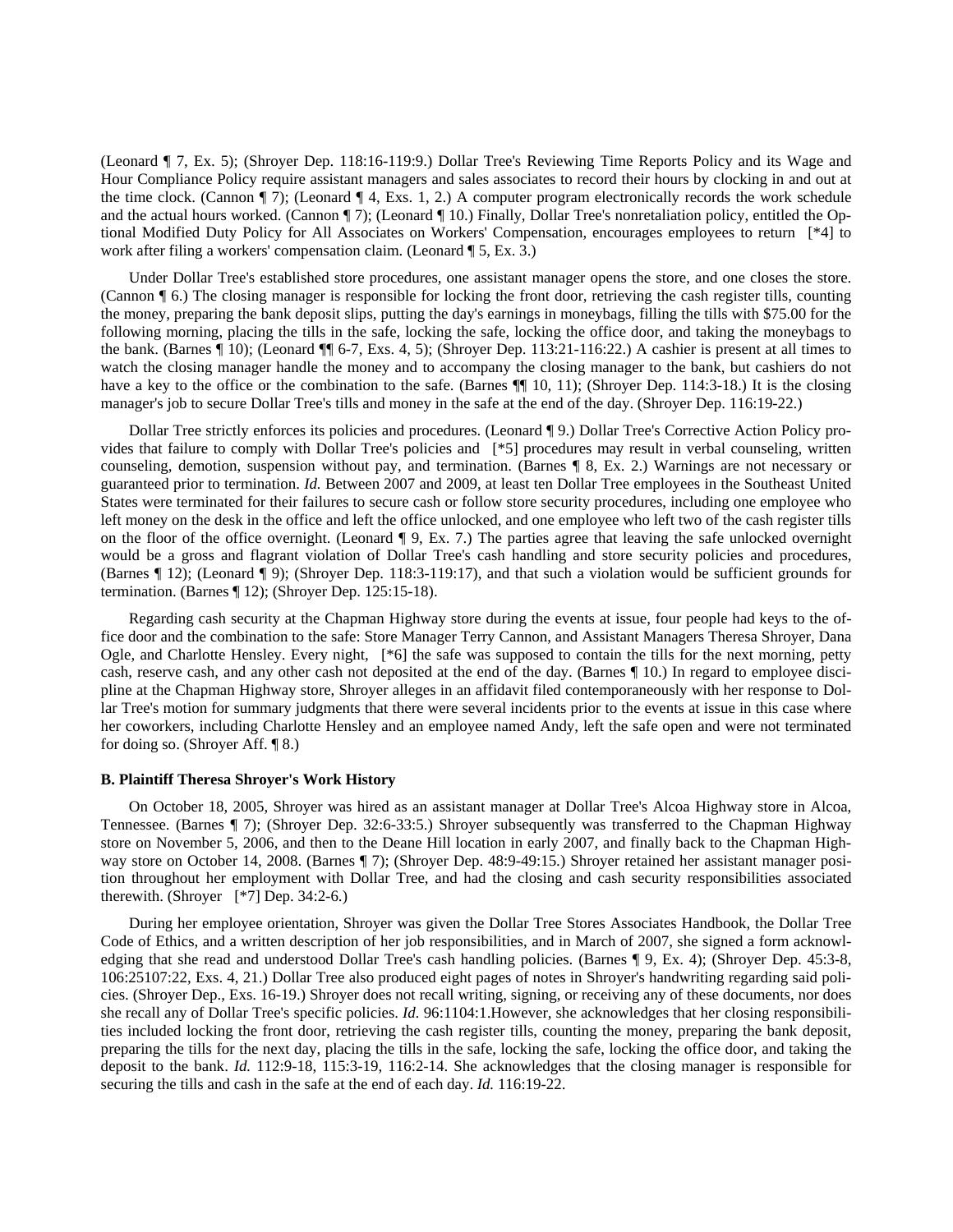Shroyer had disciplinary history at Dollar [\*8] Tree. On March 12, 2007, she received a written warning for failure to follow instructions. (Barnes ¶ 9, Ex. 3); (Shroyer Dep. 45:3-18.) On November 12, 2007, she received a verbal warning for violation of Dollar Tree's policy against unprofessional conduct. (Barnes ¶ 9, Ex. 5); (Cannon ¶ 5); (Shroyer Dep. 129:18-130:24.) She also received a written warning for persistent tardiness on January 17, 2008. (Barnes ¶ 9, Ex. 6); (Cannon ¶ 5); (Shroyer Dep. 133:1-24.) Finally, she received a verbal warning on March 1, 2008, for chasing shoplifters out of the store, which violated store policies against abandoning the cash register and putting employees in danger of injury. (Barnes  $\P$  9, Ex. 7); (Cannon  $\P$  5.)

Of note in Shroyer's work history at Dollar Tree is the fact that, on March 29, 2007, she was robbed at gunpoint while making a deposit at the bank for the Deane Hill store. (Barnes ¶ 7); (Shroyer Dep. 49:5-12.) Shroyer alleges that, after she was robbed, her supervisors at Dollar Tree continued to force her to make bank deposits at night. (Shroyer Dep. 85:12-86:22.)

Though Shroyer denied in her interrogatories and at her deposition that she filed any workers' compensation claims at Dollar [\*9] Tree prior to the hand injury and claim at issue in this case, Shroyer in fact filed three such claims prior to the claim that allegedly led to her termination. (Diedrich Dec. ¶ 3, Exs. 1-10); (Shroyer Dep. 55:19-78:12.) On March 21, 2006, Shroyer reported that a product had fallen on her, striking her in the stomach and pelvic area (Diedrich ¶ 3, Exs. 1-3); (Shroyer Dep. Ex. 6.) On September 17, 2006, Shroyer reported that she had injured her upper back while catching a falling case of fruit juice. (Diedrich ¶ 3, Exs. 4-5); (Shroyer Dep. 63:12-69:9.) Finally, on May 3, 2007, Shroyer reported an injury to her "lower low back area" which she sustained while vacuuming at the Deane Hill store. (Diedrich ¶ 3, Ex. 7); (Shroyer Dep. 71:20-77:6.) Shroyer does not recall any adverse action taken against her as a result of these workers' compensation claims. *Id.* 62:16-63:3, 70:5-71:1. In fact, Shroyer swears under oath that she does not remember receiving these injuries, filing any of the workers' compensation claims that bear her signature, or receiving thousands of dollars' worth and several months of medical care, of which Dollar Tree has produced voluminous records. *Id.* 55:19-78:12, Exs. [\*10] 6-12.

# **C. Events Surrounding Plaintiff's Workers' Compensation Claim in June 2007**

On June 11, 2007, Shroyer injured her left thumb and hand while unloading a semitruck full of freight for Dollar Tree. (Cannon ¶ 4); (Diedrich ¶ 3; Ex. 8); (Shroyer Dep. 78:13-15, 79:6-25.) She immediately filed a workers' compensation claim. A month later, Shroyer met with Dr. Robert Ivy, M.D., an orthopedic surgeon, about her injuries, and Dr. Ivy diagnosed a fracture of her left hand. (Shroyer Dep. 79:10-15, Ex. 13.) Dr. Ivy's medical records indicate that he suggested she wear a splint to avoid surgery and told her the fracture might get better with time. *Id.* However, Shroyer alleges that these records are untrue, and that Dr. Ivy informed her that surgery was necessary. *Id.* 82:13-83:12. Dr. Ivy performed surgery on Shroyer's hand on October 18, 2007, and permitted her to return to work on November 5, 2007, with the initial restriction of "no use of the left hand." (Cannon ¶ 4, Ex. 1); (Shroyer Dep. 83:10-18, 88:14-20, 89:2-4, Ex. 14.) Shroyer, who had transferred back to the Chapman Highway store in early October, gave this recommendation to Chapman Highway Store Manager Terry Cannon and returned to [\*11] work. (Cannon Dec. ¶ 4.)

Shroyer alleges that Cannon did not accommodate her restriction. (Shroyer Dep. 89:5-9); (Shroyer Aff. ¶ 9.) She claims that, every day, Cannon had a list of jobs for Shroyer to do, which included vacuuming and sweeping the floors, cleaning the shelves, unloading boxes off crates, cutting boxes open, taking products out, putting products on the shelves, and breaking boxes down. (Shroyer Dep. 89:10-13, 90:3-19, 91:14-92:6, 94:11-17.) After Dr. Ivy changed his restriction from "no use" to "not lifting more than five pounds" on December 12, 2007, Shroyer alleges that Cannon asked Shroyer to lift cases as heavy as 50-60 pounds. *Id.* 94:6-17, Ex. 15.

Conversely, Cannon claims that she told Shroyer to "work within" her restrictions, and tried to accommodate Shroyer's restrictions by assigning her "front end" work at the register, supervisory work, and "recovery work," which consists primarily of rearranging and pulling products forward on the shelves. (Cannon ¶ 4.) Cannon is aware that Shroyer violated her restrictions from time to time, and says that when Cannon observed such violations and found out from other employees that Shroyer was not following the restrictions, [\*12] Cannon asked Shroyer to follow the restrictions. *Id.;* (Shroyer Dep. 91:3-13.)

#### **D. Events Surrounding Plaintiff's Termination in April 2008**

Shroyer was the closing manager at the Chapman Highway store on April 3, 2008. (Cannon ¶ 8); (Shroyer 147:8-11.) Pursuant to her responsibilities, and in the presence of a cashier, Shroyer locked the front door, collected the cash register tills, took the tills to the back office, counted the money in the tills, put the money in moneybags, filled out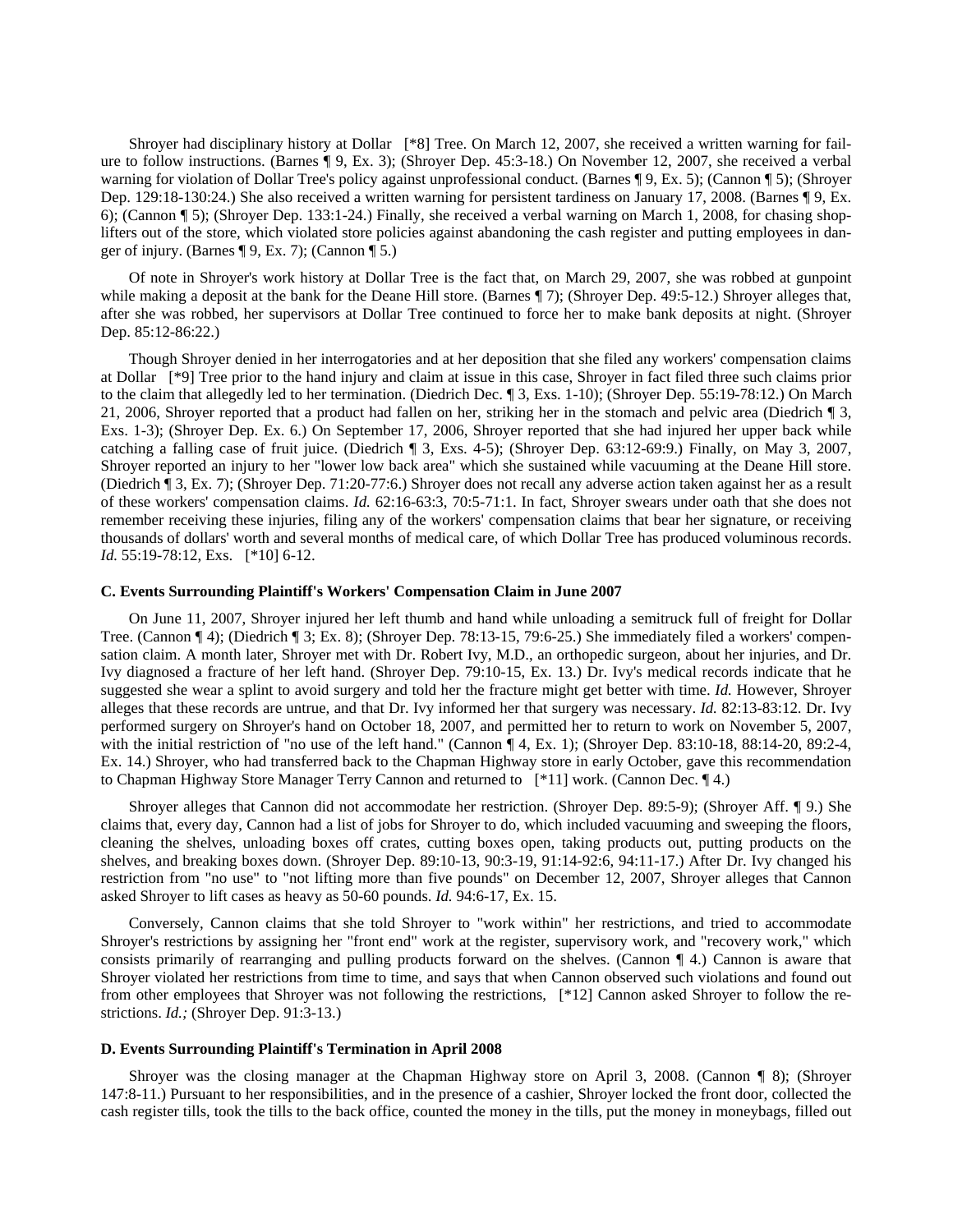the bank deposit slips, placed \$75 in each till for the following morning, and placed the tills and remaining cash in the safe. (Shroyer Dep. 147:4-149:2.) According to the computerized time records, Shroyer clocked out at 10:06 p.m. (Cannon ¶ 8.) Shroyer was the only person in the store at the time of closing with a key to the office and the combination to the safe. (Barnes ¶¶ 11, 14); (Shroyer Dep. 148:5-12.)

There is a disagreement as to whether anyone entered the store between the time of Shroyer's closing on April 3, 2011, and the scheduled store opening at 8:30 a.m. on April 4, 2011. Shroyer insists that Assistant Manager Ogle, who had a key to the office and the combination to the safe, came in at  $[*13]$  5:00 a.m. on April 4, 2008 and could have opened the safe. (Shroyer Dep. 153:18154:5); (Shroyer Aff. ¶ 6.) Shroyer claims that Ogle was scheduled to and did in fact come to the store with a stocking crew at 5:00 a.m. on April 4, 2007. (Shroyer Dep. 154:1-10, 156:8-22.) However, Dollar Tree's computer records for the week of  $3/30/2008 - 4/5/2008$  show no employees, and no stocking crew, working before 8:30 a.m. on April 4, 2008. (Cannon ¶ 8); (Leonard ¶ 10, Exs. 8, 9.) The stocking crews that week recorded working on the mornings of March 30, April 3, and April 5. (Cannon ¶ 8); (Leonard ¶ 10, Exs. 8, 9.) Neither Ogle nor any morning stocking crew was scheduled to work or recorded working any time on the morning of April 4, 2008. (Cannon ¶ 8); (Leonard ¶ 10, Ex. 8.)

The parties do agree, however, that at 8:30 a.m. on April 4, 2008, Store Manager Terry Cannon and Assistant Manager Charlotte Hensley unlocked and entered the store. (Cannon ¶ 10.) No one was in the store when they opened, and the office was locked. *Id.*  $\P$  10, 11. Cannon and Hensley unlocked and entered the office, and both observed the door to the safe wide open. *Id.* Cannon called District Manager Jerry Barnes, who instructed [\*14] Cannon to carefully count and then lock up the money. (Barnes ¶ 13); (Cannon ¶ 10.) Cannon determined that all of the cash was accounted for. (Cannon ¶ 10.) Barnes arrived just before 9:00 a.m. (Barnes ¶ 14); (Cannon ¶ 11.) He questioned Cannon and Hensley about the morning's events and looked at the store's computerized schedule and time records. (Barnes ¶ 14); (Cannon ¶ 11.) Barnes discerned that Theresa Shroyer was the closing manager the night before and that Cannon and Hensley had been the first employees to arrive at Dollar Tree that morning. (Barnes ¶ 14); (Cannon ¶ 11.) Barnes concluded that Shroyer had negligently left the safe open. (Barnes ¶ 14.)

Barnes called Human Resources Manager Leonard, whose responsibilities include partnering with District Managers to reach a decision on appropriate levels of discipline for policy violations. (Leonard ¶¶ 3, 11.) Barnes relayed all of the facts to Leonard, and the two determined that the facts indicated Shroyer left the safe open the night before, and that leaving the safe open all night was a terminable offense. (Barnes ¶ 15); (Leonard ¶ 11.) Leonard instructed Barnes to obtain written statements from the two witnesses and to terminate  $[ *15]$  Shroyer. (Barnes  $\parallel$  15); (Leonard  $\parallel$  11.) Barnes obtained said statements, and Cannon prepared termination paperwork at Barnes's request. (Barnes ¶ 16, Exs. 8, 9); (Cannon ¶ 12, Ex. 3.) The stated reason for termination was "Failure to protect company assets. Left safe standing open from night before on April 3, 2008. Theresa was the closing manager." (Barnes ¶ 17, Ex. 10); (Cannon ¶ 12, 13, Ex. 3.)

When Shroyer arrived for work, Cannon and Barnes met with her in the store office. (Barnes ¶ 18); (Cannon ¶ 14); (Shroyer Dep. 149:17-19.) They asked her if she knew it was against company store policy to leave the safe door open, and Shroyer indicated that she did. (Barnes ¶ 18); (Cannon ¶ 14.) Barnes then informed her that the safe was left open. (Barnes ¶ 18); (Cannon ¶ 14); (Shroyer Dep. 150:24-151:1.) The parties' testimony diverges at this point: Cannon and Barnes claim Shroyer admitted she might have made a mistake and left the safe open, (Barnes ¶ 18); (Cannon ¶ 14), but Shroyer claims she "emphatically denied" and in fact did not leave the safe open, (Shroyer Dep. 150:12-13, 151:2-7, 152:5-6); (Shroyer Aff. ¶ 5). Shroyer admits that neither man said anything to make her believe she [\*16] was being terminated because of her workers' compensation claim in June of 2007. (Shroyer Dep. 164:10-17.) Shroyer became upset, refused to sign the termination documents, turned in her store keys, and left. (Barnes ¶ 19, Ex. 10); (Cannon ¶ 14); (Shroyer Dep. 160:9-161:2, 162:5-6).

Shroyer filed for unemployment compensation on April 17, 2008. (Barnes ¶ 20, Ex. 11.) The Tennessee Department of Labor and Workforce Development Division of Employment Security denied her benefits on May 5, 2008. *Id.* ¶ 20, Ex. 12. Shroyer appealed to the Appeals Tribunal, which held a hearing by telephone on May 28, 2008, and granted Shroyer unemployment benefits on May 29, 2008. *Id.* ¶ 21, Exs. 13-16. Dollar Tree did not appeal the grant of benefits. *Id.*  $\P$  21. After being terminated from Dollar Tree, Shroyer unsuccessfully attempted to gain employment from Dockside Grill, Alcoa Laundromat, and Dollar General. (Shroyer Dep. 165:3-11.)

## **III. Statement of the Case**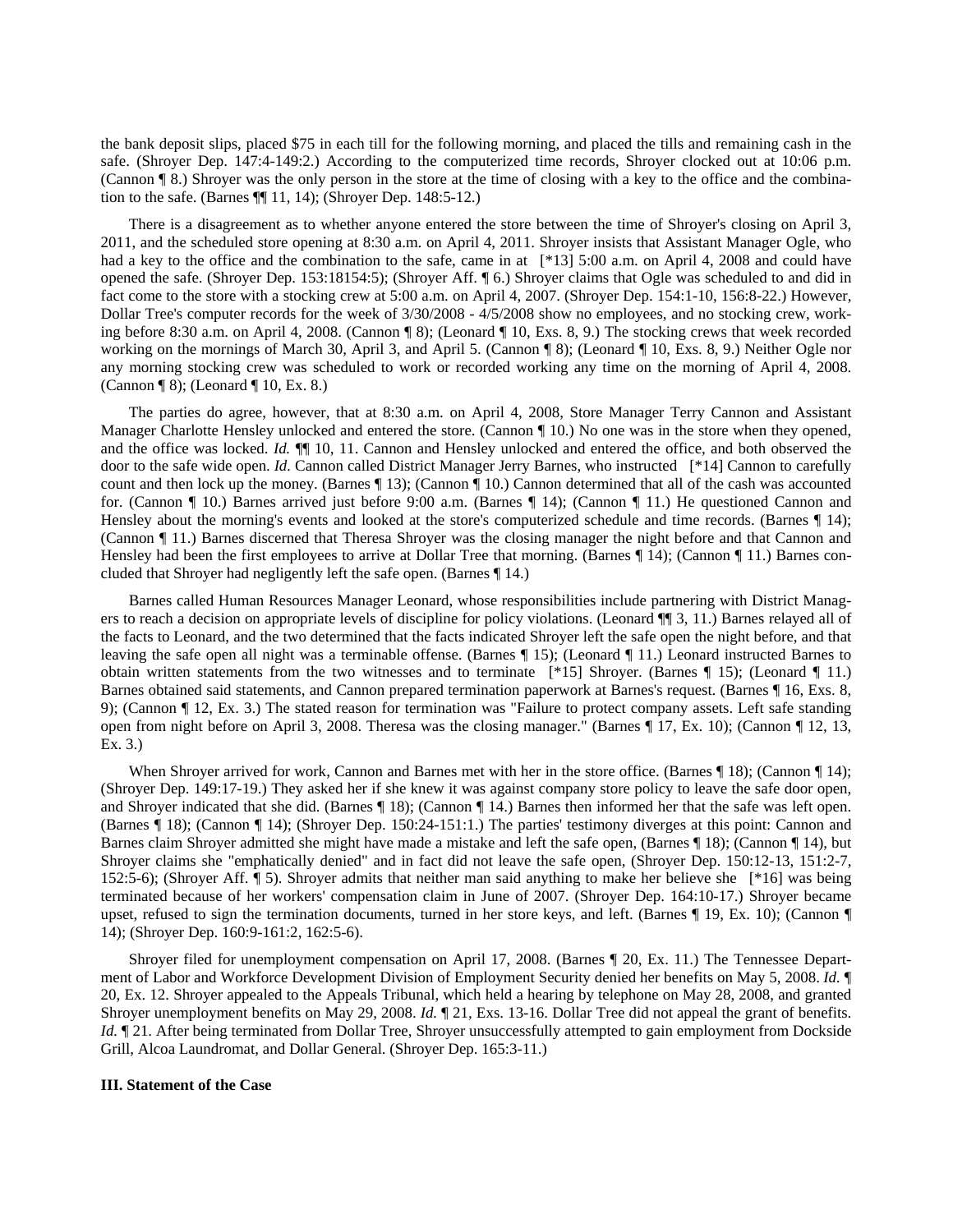On April 3, 2009, Plaintiff Theresa Shroyer filed the instant case in the Circuit Court for Knox County, alleging that Defendant Dollar Tree Stores, Inc. terminated her in retaliation for filing a workers' compensation claim as a result of her injury [\*17] on June 11, 2007. (Doc. 1, Attach 1.) Shroyer's prayer for relief seeks compensatory damages in the amount of five hundred thousand dollars (\$500,000) and punitive damages in the amount of two million dollars (\$2,000,000). (Doc. 1, Attach. 1, Prayer ¶ 1-2.)

Dollar Tree timely removed the case to this court pursuant to *28 U.S.C. § 1441(a)*. (Doc. 1) The parties engaged in discovery, and trial is set for January 24, 2012. On December 3, 2010, Dollar Tree filed this Motion for Summary Judgment (Doc.13). Dollar Tree alleges that it terminated Shroyer because she left the safe open all night on April 3, 2008, and maintains that neither Shroyer's workers' compensation claim nor the restrictions from her injuries were factors in Dollar Tree's termination decision. (Barnes ¶ 24); (Leonard ¶ 12.)

# **IV. Statement of the Jurisdiction**

Plaintiff Theresa Shroyer is a citizen and resident of Blount County, Tennessee. Defendant Dollar Tree Stores, Inc. is incorporated in the Commonwealth of Virginia and has its principal place of business in Chesapeake, Virginia. Because the parties are of diverse citizenship and the amount in controversy in this case exceeds \$75,000, exclusive of costs and interest, this [\*18] court has federal diversity jurisdiction over this matter pursuant to *28 U.S.C. § 1332*.

Dollar Tree operates several stores and conducts business in the Eastern District of Tennessee, and Shroyer worked at several of these Dollar Tree stores from 2005 to 2008. All events giving rise to this lawsuit took place in the Eastern District of Tennessee. Accordingly, venue is proper pursuant to *28 U.S.C. § 1391(b)*.

#### **V. Standard of Review**

Summary judgment is proper "if the pleadings, depositions, answers to interrogatories, and admissions on file, together with the affidavits, if any, show that there is no genuine issue as to any material fact and that the moving party is entitled to a judgment as a matter of law." *Fed. R. Civ. P. 56(c)*; *Anderson v. Liberty Lobby, Inc., 477 U.S. 242, 247, 106 S. Ct. 2505, 91 L. Ed. 2d 202 (1986)*. In deciding a motion for summary judgment, a district court must view the factual evidence and draw all reasonable inferences in favor of the nonmoving party. *Matsushita Elec. Indus. Co. v. Zenith Radio Corp., 475 U.S. 574, 587, 106 S. Ct. 1348, 89 L. Ed. 2d 538 (1986)*; *Bohn Aluminum & Brass Corp. v. Storm King Corp., 303 F.2d 425, 427, 91 Ohio Law Abs. 602 (6th Cir. 1962)*. In order to prevail at the summary judgment stage, the movant bears the burden of showing [\*19] the "absence of a genuine issue of material fact as to an essential element of the non-movant's case," *Street v. J.C. Bradford & Co., 886 F.2d 1472, 1479 (6th Cir. 1989)*. A material fact is one that is necessary in order to apply the law. *Anderson, 477 U.S. at 248*. A mere "scintilla of evidence in support of the plaintiff's position will be insufficient; there must be evidence on which the jury could reasonably find for the plaintiff." *Id. at 252*; *see also Mitchell v. Toledo Hosp., 964 F.2d 577, 582 (6th Cir. 1992)*. Ultimately, the court must determine "whether the evidence presents a sufficient disagreement to require submission to a jury or whether it is so onesided that one party must prevail as a matter of law." *Goller v. Ohio Dep't of Rehab. & Corr., 285 Fed. App'x 250, 255 (6th Cir. 2008)* (quoting *Anderson, 477 U.S. at 256*).

## **VI. Analysis**

Tennessee recognizes the doctrine of employment-at-will, under which an employer can discharge an employee "for good cause, bad cause or no cause at all." *Clanton v. Cain-Sloan Co., 677 S.W.2d 441, 443 (Tenn. 1984)*. However, in *Clanton v. Cain-Sloan Company,* the Tennessee Supreme Court carved out a "narrow exception" to this doctrine, in order [\*20] to protect a worker's right to assert a workers' compensation claim under *Tenn. Code § 50-6-114(a)* (2005). *Id. at 444-45*; *see also Cooper v. Wyndham Vacation Resorts, Inc., 570 F. Supp. 2d 981 (M.D. Tenn. 2008)* (quoting *Abraham v. Cumberland-Swan, Inc., 1992 Tenn. App. LEXIS 739, \*9, \*16 (Tenn. Ct. App. Aug. 28, 1992))*. The *Cain-Sloan* doctrine provides, "a cause of action for retaliatory discharge, although not explicitly created by the [workers' compensation] statute, is necessary to enforce the duty of the employer, to secure the rights of the employee, and to carry out the intention of the legislature." *Cain-Sloan, 677 S.W.2d at 445*. Plaintiff Theresa Shroyer alleges that Defendant Dollar Tree Stores, Inc. violated the *Cain-Sloan* doctrine because Dollar Tree terminated her for exercising her rights under the Workers' Compensation Act.

In order to establish a prima facie case of retaliatory discharge for asserting a workers' compensation claim, a plaintiff must prove that (1) the plaintiff was an employee of the defendant at the time of the injury; (2) the plaintiff made a workers' compensation claim against the defendant; (3) the defendant terminated the plaintiff; and (4) the workers'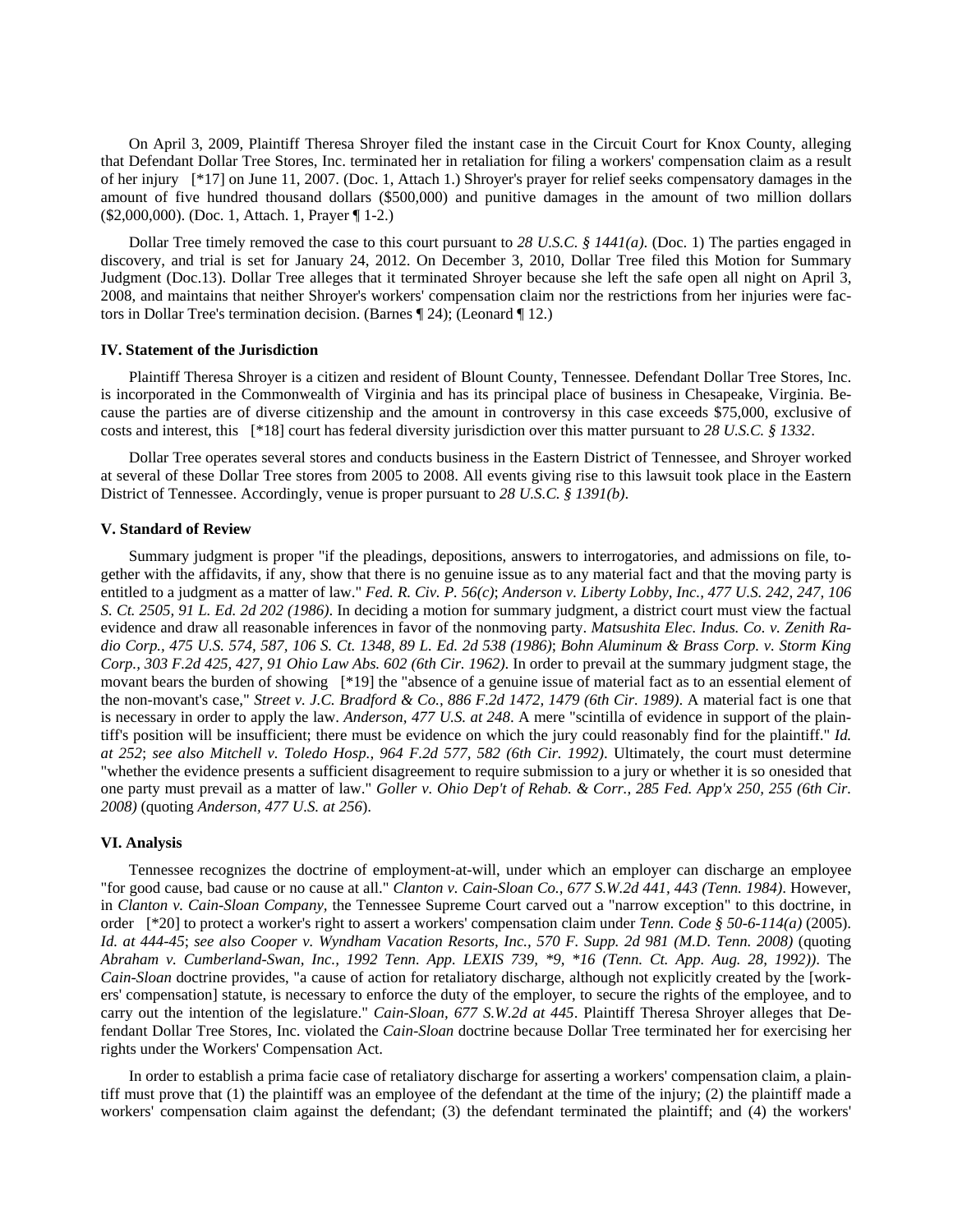[\*21] compensation claim was a substantial factor in the employer's motivation to terminate the employee. *Anderson v. Standard Register Co., 857 S.W.2d 555, 558 (Tenn. 1993)*. If the plaintiff establishes these elements, the burden of proof shifts to the defendant to put forth a legitimate, nonretaliatory reason for the termination. *Id. at 559*. If the defendant succeeds, the burden shifts back to the plaintiff to prove "[with] specific admissible facts" that the defendant's proffered legitimate nonretaliatory reason is pretext for retaliation. *Hall v. Wal-Mart Stores E., L.P., 637 F. Supp. 2d 588, 600 (M.D. Tenn. 2009)* (citing *Frizzell v. Mohawk Indus., 2006 Tenn. App. LEXIS 321, \*9 (Tenn. Ct. App. May 15, 2006))*.

## **A. Plaintiff Theresa Shroyer's Prima Facie Case**

The parties agree that the only element of the prima facie case in dispute in this case is the fourth element: whether the workers' compensation claim was a substantial factor in the Dollar Tree's termination decision. To satisfy this element, a plaintiff's "subjective beliefs, mere speculation, or testimony that the employee can think of no other reason for the discharge cannot, in and of themselves, create the requisite causal relationship." [\*22] *Newcomb v. Kohler Co., 222 S.W.3d 368, 391 (Tenn. Ct. App. 2006)*; *Reed v. Alamo Rent-a-Car, Inc., 4 S.W.3d 677, 685 (Tenn. Ct. App. 1999)*. Instead, the employee must rely on "direct and compelling circumstantial evidence" of a causal relationship. *Newcomb, 222 S.W.3d at 391*. Circumstantial evidence may include:

 The employer's knowledge of the compensation claim, the expression of a negative attitude by the employer toward an employee's injury, the employer's failure to adhere to established company policy, discriminatory treatment when compared to similarly situated employees, sudden and marked changes in an employee's performance evaluations after a workers' compensation claim, or evidence tending to show that the stated reason for discharge was false.

*Hall, 637 F. Supp. 2d at 588* (citing *Newcomb, 222 S.W.3d at 391*). While not alone sufficient, "[t]emporal proximity may also serve as evidence of causation if the plaintiff's prior job performance was otherwise satisfactory." *Id. at 599* (citing *Cooper, 570 F. Supp. 2d at 986*). Conversely, evidence of the nonexistence of these conditions weighs in favor of the defendant. *See, e.g., Moon v. Transport Drivers, Inc., 836 F.2d 226, 230 (6th Cir. 1987)* [\*23] (noting that proof that similarly situated employees were disciplined just as harshly as the plaintiff for the same infraction suggests nonretaliation); *Cooper, 570 F. Supp. 2d at 987-88* ("[D]efendant's willingness to have the plaintiff return to work serves to undercut an argument for retaliatory intent."). Without evidence of a causal relationship between the claim for benefits and the termination, there is no issue for the jury, *Anderson, 857 S.W.2d at 558-59*, and summary judgment is appropriate.

In *Newcomb v. Kohler Co.,* the Tennessee Court of Appeals affirmed a jury verdict in favor of a plaintiff alleging retaliatory discharge under the *Cain-Sloan* doctrine. *222 S.W.3d at 368*. At trial, the plaintiff presented evidence that at least four of his supervisors made negative statements relating to his workers' compensation claim. *Id. at 391-93*. Such statements included one supervisor instructing another "to keep an eye on Newcomb because he sued the company and to look for a reason to get rid of him." *Id. at 392*. Several supervisors had remarked that employees like Newcomb were the reason why the company's insurance premiums were so high and why the rest of the employees were unable [\*24] to get raises. *Id.* The court affirmed the jury verdict for the plaintiff because it found that such comments evinced a negative attitude toward the plaintiff's on-the-job injury and workers' compensation claim. *Id. at 395*. The court also noted that the plaintiff had no disciplinary record prior to his workers' compensation claim, and received several written warnings after filing his claim. *Id. at 378*.

The United States District Court for the Middle District of Tennessee considered a similar retaliatory discharge claim in *Hall v.Wal-Mart Stores East, L.P., 637 F. Supp. 2d at 600-02*. As proof that Wal-Mart terminated her as a result of her workers' compensation claim, the plaintiff in *Hall* argued that Wal-Mart treated the plaintiff with a negative attitude, failed to properly accommodate her injuries, questioned and ultimately denied her workers' compensation claim, and did not terminate other employees who violated the same store policy. *Id. at 600-01*. Using the Tennessee Court of Appeals's framework from *Newcomb,* the court found insufficient proof that (1) the plaintiff received discriminatory treatment, (2) there were changes in her performance evaluations after she filed her claim, [\*25] or (3) Wal-Mart's stated reasons for termination were false. *Id. at 601*. The court noted that the plaintiff had been disciplined on three occasions prior to her filing a workers' compensation claim, *id.,* and that plaintiff presented no specific proof to support her claims regarding other employees' violations of similar store policies. *Id. at 594 n.5*. The court granted summary judgment in favor of Wal-Mart on retaliatory discharge claim.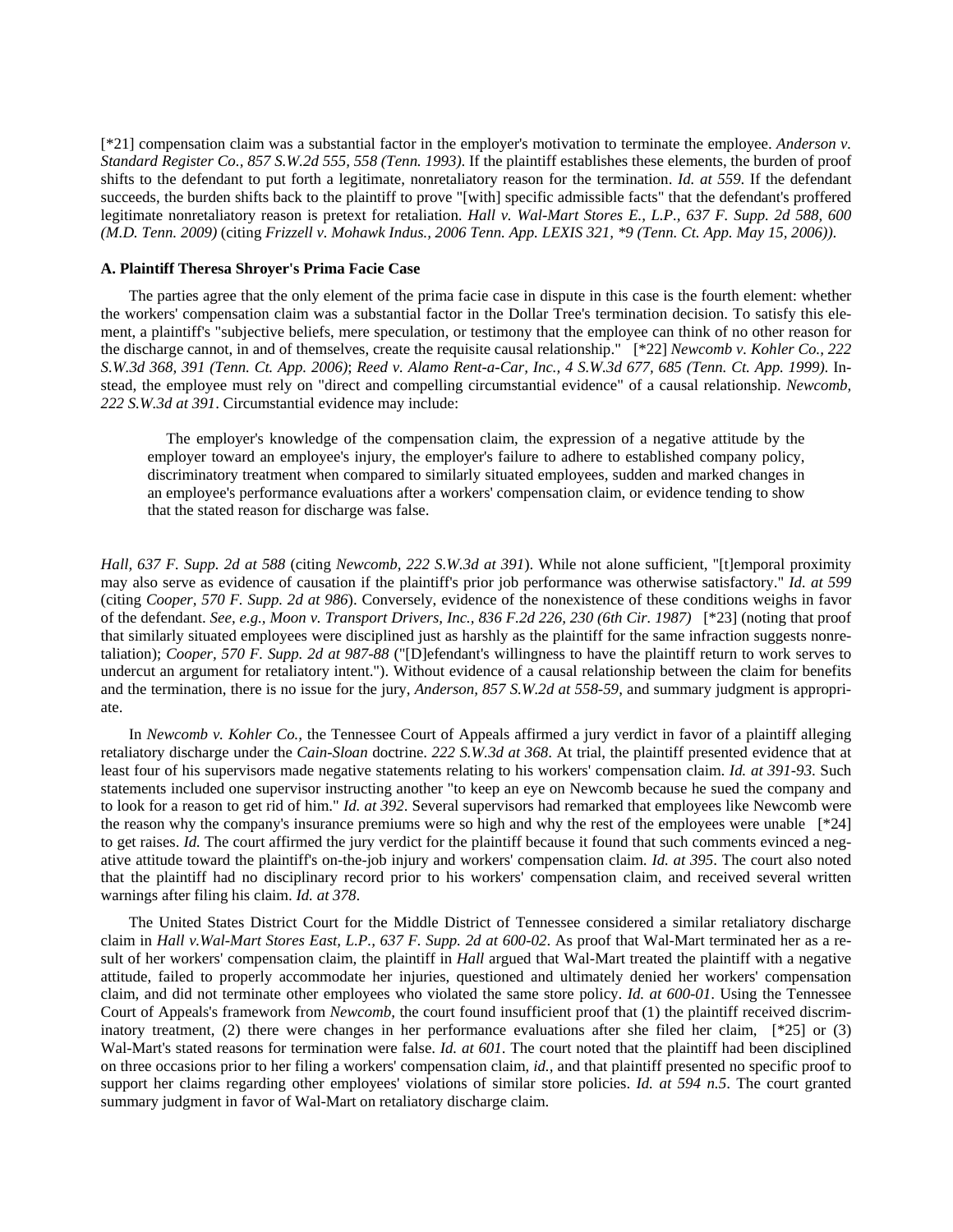In only two of the twenty-one pages of her response in opposition to this motion for summary judgment does Shroyer explain why the facts of the instant case establish a causal connection between her workers' compensation claim in June of 2007 and her termination in April of 2008. *See* (Doc. 21-1, at 19-20.) Shroyer insists that she did not in fact leave the safe open: a fact which, because this court must take it as true for purposes of summary judgment, weighs in favor of a causal connection. *See Hall, 637 F. Supp. 2d at 588*; *Newcomb, 222 S.W.3d at 391*. Shroyer also alleges that Dollar Tree had no proof that she left the safe open. *Id.* at 19. Finally, in bullet format, Shroyer argues that Dollar Tree had a negative attitude toward her prior work-related [\*26] injuries, that Dollar Tree failed to adhere to its established policies as set forth in the Associate Handbook, that Dollar Tree treated differently several similarly situated employees who committed the same infraction, and that Shroyer's performance evaluations changed after her workers' compensation claim. *Id.* at 19-20. She states that these facts create a genuine issue of material fact that precludes the granting of summary judgment as a matter of law. *Id.*

Nowhere in Shroyer's discussion of the facts does Shroyer cite any authority other than her own statements. As proof of Dollar Tree's "negative attitude" toward her work-related injuries, Shroyer cites the portions of her deposition that concern to the duties she was assigned after returning to work after her hand surgery. *Id.* at 19 (citing Shroyer Dep. 89:5-9, 94:6-17). She cites these same duties, as well her prior disciplinary history, as evidence of the fact that Dollar Tree "failed to adhere to its established policies." *Id.* at 20 (citing Shroyer Dep. 89:5-9, 94:6-17, 129-137 *generally;* Shroyer Aff. & 8). She also cites those portions of her deposition, as well as one conclusory statement in her affidavit, as proof that Dollar [\*27] Tree treated similarly situated employees differently. *Id.* (citing Shroyer Dep. 85:12-19, 86:5-9, 89:5-9, 94:6-17, 129-137 *generally;* Shroyer Aff. ¶ 8). Finally, Shroyer cites her own general allegations regarding the changes to her performance evaluations after her workers' compensation claim in 2007. *Id.* (citing Trans. Unemployment Hrg. 20:3-8; Shroyer Dep. 129-137 *generally*). No performance evaluations appear in the record.

This court finds that Shroyer failed to establish a causal connection between her workers' compensation claim and her termination. Shroyer cherry picked the factors from *Hall* and *Newcomb* that were found relevant to a claim of retaliatory discharge; however, Shroyer does not have the facts to support her contentions. *Compare Newcomb, 222 S.W.3d at 391*, *with* (Doc. 21-1, at 19-20). No Dollar Tree employee expressed disfavor toward workers' compensation claims, as was the case in *Newcomb.* Terry Cannon's alleged failure to accommodate the restrictions on Shroyer's hand does not, without more concrete evidence, indicate that Cannon had a "negative attitude" toward Shroyer's workers compensation claim. Additionally, apart from his role in discovering the unlocked and [\*28] open safe, Cannon had no involvement, and offered no recommendation, in Barnes and Leonard's termination decision. That a nondecisionmaker evinced disregard for Shroyer's injury is insufficient to create a nexus between the injury and Shroyer's ultimate termination. Thus, Shroyer offers only speculative conclusions regarding the connection between her workers' compensation claim and her termination. *See Newcomb, 222 S.W.3d 368* ("A plaintiff's subjective beliefs, mere speculation, or testimony that the employee can think of no other reason for the discharge cannot, in and of themselves, create the requisite causal relationship.").

Regarding Dollar Tree's failure to adhere to the policies set forth in its Associate Handbook, Shroyer does not cite any specific company policy. The portions of her deposition and affidavit to which she cites, which primarily concern her disciplinary history at Dollar Tree, are unrelated to any failure to enforce or apply policies. It is possible that Shroyer believes that Dollar Tree's alleged decision not to terminate other employees who left the safe open was a failure to follow company policy. However, Shroyer made this allegation in an affidavit filed [\*29] contemporaneously with her response to this motion for summary judgment, and offered no proof of these incidents. Like the plaintiff in *Hall,* Shroyer did not provide a specific example of any other policy violation. *See Hall, 637 F. Supp. 2d at 594, 601*. And even if such incidents occurred, Dollar Tree has no policy mandating termination of an employee for leaving the safe open. Dollar Tree's Handbook provides that a violation of its Cash Security Policy can result in termination; whether such a measure is necessary depends on the facts and circumstances of each incident.

Furthermore, Shroyer provides no support for her contention that the employees who purportedly left the safe open were similarly situated to Shroyer.<sup>1</sup> The plaintiff bears the burden in the "similarly situated" inquiry of establishing that other employees' acts were of "comparable seriousness" to his or her own infraction. *Mitchell v. Toledo Hosp., 964 F.2d 577, 583 n.5 (6th Cir. 1992)*. Courts also look to whether the individuals "have dealt with the same supervisor, have been subject to the same standards, and have engaged in the same conduct, without such differentiating or mitigating circumstances that would distinguish [\*30] their conduct or the employer's treatment of them for it." *Ercegovich v. Goodyear Tire & Rubber Co., 154 F.3d 344, 352 (6th Cir. 1998)* (quoting *Mitchell, 964 F.2d at 583*). Proof that similarly situated employees were disciplined just as harshly as Shroyer for the same infraction suggests nonretaliation. *Moon, 836 F.2d at 230*. Like the plaintiff in *Hall, 367 F. Supp. 2d at 594*, Shroyer presented no evidence that the cir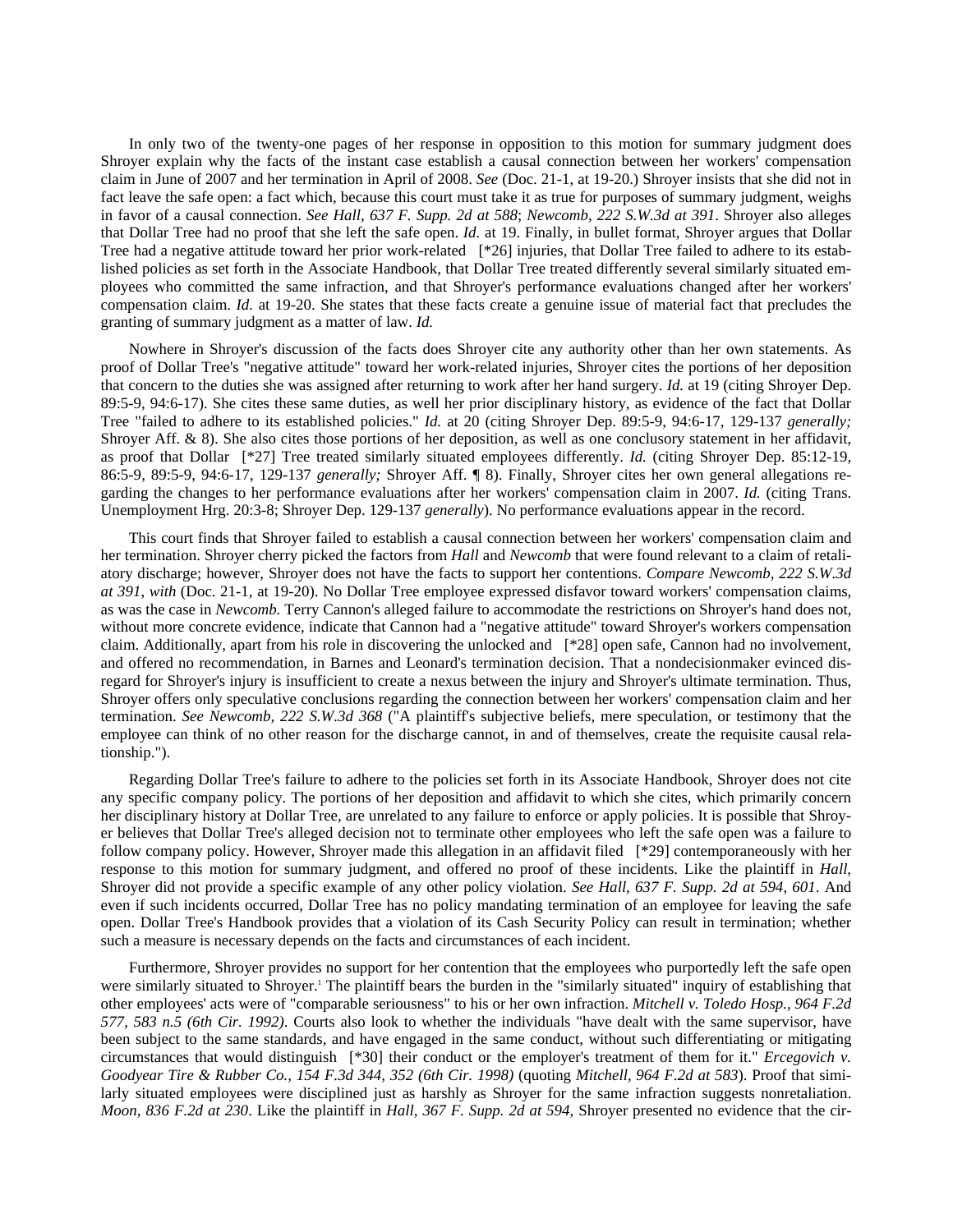cumstances surrounding the other employees' open-safe incidents were similar to her own, or that the other employees had similar disciplinary histories and mitigating circumstances. Shroyer also ignores Dollar Tree's evidence that it terminated more than ten employees from 2007 to 2009 for violating its Cash Security Policy or closing procedures, in some cases under similar or weaker facts than those in Shroyer's case. *See,* e.g., *Moon, 836 F.2d at 230*.

While being "similarly situated" to other employees who were treated differently is a necessary element in a prima facie case of employment discrimination, in cases of retaliatory discharge it is used only as evidence of a causal connection between the protected activity and the termination decision. *Hall, 637 F. Supp. 2d at 599*; [\*31] *Newcomb, 222 S.W.3d at 391*.

Finally, Shroyer ignores the abundance of evidence weighing against a finding of a causal connection. That Shroyer filed three workers' compensation claims against Dollar Tree prior to the claim that allegedly caused her termination, and that Dollar Tree took no adverse action against Shroyer after these first three claims, strongly weighs in Dollar Tree's favor. Also favoring Dollar Tree is the fact that it promptly and unconditionally permitted her to return to work after her surgery in October of 2009. *See Cooper, 570 F. Supp. 2d 981, 987-88*. Additionally, Shroyer betrays her reliance on *Newcomb* by admitting readily that no one at Dollar Tree made any statements that led her to believe her termination was because of her workers' compensation claim. Finally, Shroyer's written and verbal disciplinary history at Dollar Tree shows that there actually was a decrease in Dollar Tree's discipline of her after her workers' compensation claim in June of 2007.

The parties' dispute regarding whether or not Shroyer left the safe open is immaterial since, even if Shroyer did not leave the safe open, the remaining undisputed facts show that Shroyer cannot establish the requisite [\*32] causal connection between her workers' compensation claim and her termination. Shroyer did not present a shred of concrete evidence to support her list of textbook reasons why the events are causally connected. (Doc. 21-1, at 19-20.) Her subjective beliefs and conclusory allegations that a causal connection exists cannot defeat summary judgment. *Reed, 4 S.W.3d at 685*. Shroyer fails to establish a prima facie case of retaliatory discharge, and Dollar Tree is entitled to judgment as a matter of law.

## **B. Defendant Dollar Tree's Legitimate, Non-Pretextual Reason**

However, even if Shroyer had established a prima facie case of retaliatory discharge, Dollar Tree has presented a legitimate, nonretaliatory reason for terminating Shroyer. *Anderson, 857 S.W.2d at 559*. A clear violation of company policy is a legitimate reason for termination. *Gant v. Univ. of Mich. Med. Ctr., 21 Fed. App'x 435, 435 (6th Cir. 2011)*.

Dollar Tree's Cash Handling and Security Policy instructed employees to "[a]lways secure money (including deposits and moneybags) in the safe," and that "[a]ll funds are to be locked in the safe after the store closes." (Leonard ¶ 6, Ex. 4); (Shroyer Dep. 116:23-117:4.) Its Associates Handbook [\*33] warns: "Never leave a safe unlocked." (Leonard ¶ 7, Ex. 5); (Shroyer Dep. 118:16-119:9.) Its Position Description & Responsibilities form makes clear that assistant managers' principal responsibilities include performing closing procedures and protecting and securing company assets, including store cash. (Barnes ¶ 6); (Leonard Dec. ¶ 8, Ex. 6.) Finally, Dollar Tree's Corrective Action Policy provides that failure to comply with these policies and procedures may result in termination, (Barnes ¶ 8, Ex. 2), and that warnings are not required prior to termination. *Id.* Dollar Tree contends that it terminated Shroyer because of its honest belief that she committed gross violations of Dollar Tree's cash handling and store security policies, and failed to properly secure company assets, when she allegedly left the store safe open on the night of April 3, 2008. (Doc. 29, at 1.) Such a violation of store policy and procedure is a legitimate reason for termination.

# **C. Plaintiff Theresa Shroyer's Proof of Pretext**

Shroyer also fails to establish that Dollar Tree's articulated reason for its termination decision was a pretext for retaliation. If an employer presents a legitimate, nonretaliatory reason [\*34] for the employment action, the burden shifts back to the employee to prove the employer's proffered explanation is pretextual. *Hall, 637 F. Supp. 2d at 600*. A plaintiff can create a question of fact as to a pretextual defense by showing that the employer's reasons (1) have no basis in fact; (2) were not the actual motivating factors for the termination; or (3) were insufficient to motivate the termination. *See Moore v. Nashville Elec. Power Bd., 72 S.W.3d 643, 652 (Tenn. Ct. App. 2001)* (citing *Cooley v. Carmike Cinemas, Inc., 25 F.3d 1325, 1329-30 (6th Cir. 1994))*. In making this showing, the plaintiff must present "'specific, admissible facts, which realistically challenge the defendant's stated reasons' for its actions." *Thayer v. Tyson Foods, Inc., 355 Fed. App'x 886, 889 (6th Cir. 2009)* (quoting *Ellis v. Buzzi Unicem U.S.A., 293 Fed. App'x 365, 368 (6th Cir. 2008))*.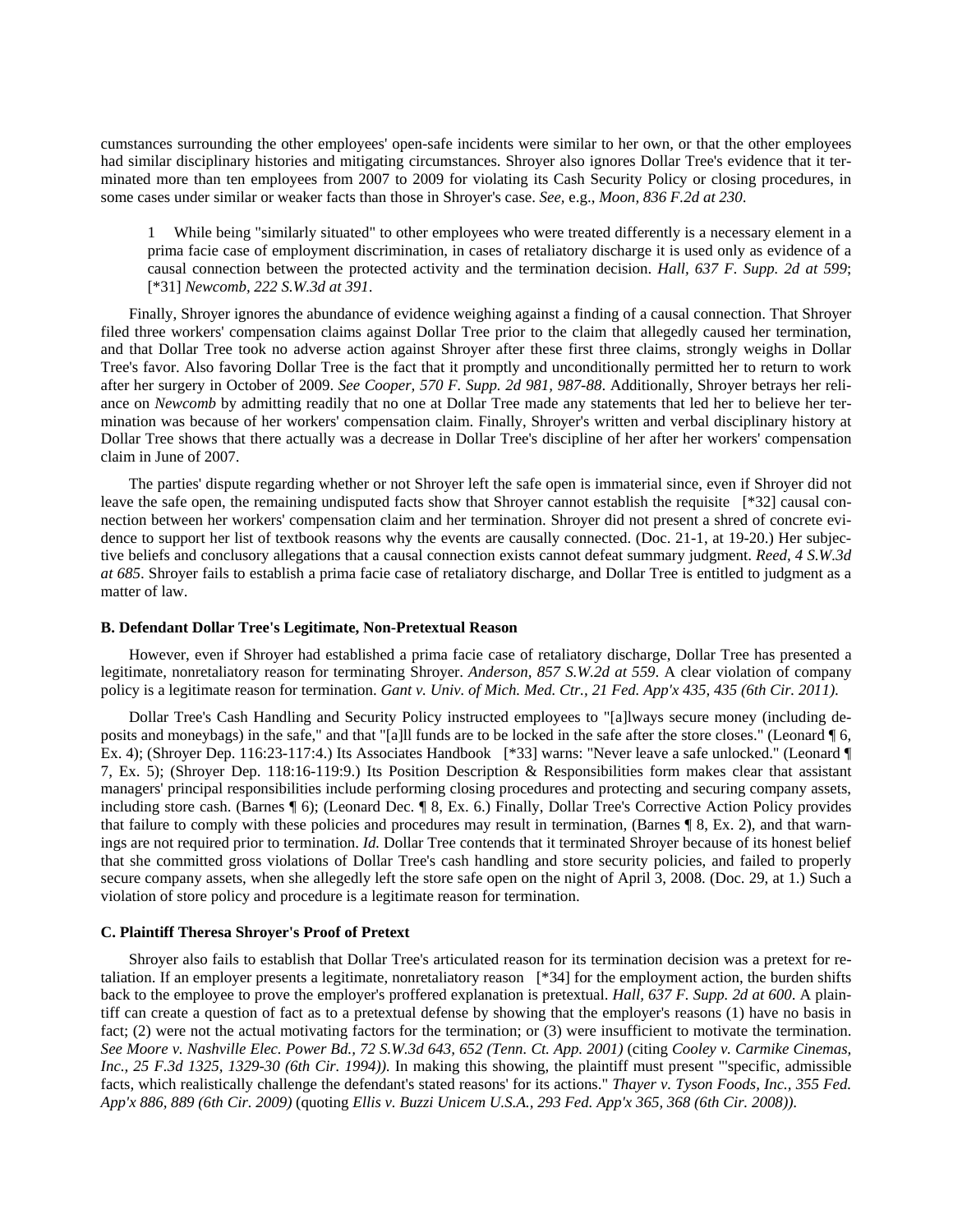Shroyer does not address the "pretext" element in her response to Dollar Tree's motion for summary judgment. Instead, she alleges that she carried her burden of proof relative to the elements of a prima facie case, and that Dollar Tree was unable to provide a legitimate reason for terminating her. (Doc. 21-1, at 20.) [\*35] However, this court will conduct its own inquiry into the satisfaction of the pretext requirement. Shroyer admits that leaving the safe open overnight is a gross policy violation that would be a sufficient motivation for termination, thereby ruling out the "insufficient motivation" pretext argument. And as discussed in Part VI.A, Shroyer presented no evidence that Shroyer's termination was motivated or caused by anything other that Dollar Tree's belief that she left the safe open on the night of April 3, 2008, thus ruling out the "actual motivation" pretext argument. Accordingly, this court will consider only whether the facts suggest that Dollar Tree's articulated reason had "no basis in fact."

Under the Sixth Circuit's modified honest belief rule, as articulated in *Wright v. Murray Guard, Inc.,* in order to prove that its decision had a basis in fact, an employer must establish its "reasonable reliance on the particularized facts that were before it at the time the decision was made." *455 F.3d 702, 707-08 (6th Cir. 2006)* (citing *Smith v. Chrysler Corp., 155 F.3d 799, 806-07 (6th Cir. 1998))*. Thus, even if the articulated reason for the employer's termination decision turns out to have [\*36] been false, the employer is not liable for its adverse employment action if it "if it acted upon an honest belief in its non-discriminatory reason and made a reasonably informed and considered decision." *Ladd v. Grand Trunk Western R.R., Inc., 552 F.3d 495, 503 (6th Cir. 2009)*. Therefore, the question in the instant case is not whether Shroyer left the safe open, but whether the decisionmakers at Dollar Tree reasonably believed that she did.

Even under Shroyer's version of the facts, Dollar Tree's belief that Shroyer left the safe open had a strong basis in fact and was reasonable under the circumstances. Shroyer was responsible for locking the safe on the night of April 3, 2011, and was the only person in the store at closing with a key to the door and the combination to the safe. Dollar Tree's computerized schedule and time records at the Chapman Highway store for the week of 3/30/2008 - 4/5/2008 showed no employees scheduled to work, and no employees having worked, on the morning of April 4, 2008. (Cannon ¶ 8); (Leonard ¶ 10, Exs. 8.) When Cannon and Hensley arrived together at 8:30 a.m. on April 4, 2008, the Chapman Highway store was locked and empty. (Cannon  $\P$  10, 11.) Additionally, [\*37] the fact that the contents of the safe were intact indicated that the incident was an accident, rather than the work of a burglar. (Barnes ¶ 14); (Cannon ¶ 10.) Based on a reasonable, good faith analysis of these facts, District Manager Barnes surmised that Shroyer negligently left the safe open. (Barnes ¶ 14.) Together with Human Resources Manager Barbara Leonard, he decided that Shroyer's actions should result in termination. *Id.* ¶ 15; (Leonard ¶ 11.) The decisionmakers at Dollar Tree relied on their reasonable belief due to the surrounding facts and circumstances that Shroyer violated store policies and procedures.

Finally, the court is compelled to note that the inconsistencies and contradictions between Shroyer's deposition and Dollar Tree's computerized time records, Dollar Tree's employment history, Shroyer's medical records, and Shroyer's prior sworn testimony weigh heavily against this court's reliance on Shroyer's version of the facts for purposes of summary judgment. *See Scott v. Harris, 550 U.S. 372, 380, 127 S. Ct. 1769, 167 L. Ed. 2d 686 (2007)* ("When opposing parties tell two different stories, one of which is blatantly contradicted by the record, so that no reasonable jury could believe it, a court should [\*38] not adopt that version of the facts for purposes of ruling on a motion for summary judgment."). However, for the foregoing reasons, this court finds that, even under Shroyer's version of the facts, Dollar Tree made an informed and reasonable employment decision. Shroyer cannot establish that Dollar Tree's proffered reason for its termination decision was pretextual

### **VII. Conclusion**

Plaintiff Theresa Shroyer failed to establish a prima facie case of retaliation, and failed to prove that Defendant Dollar Tree Stores, Inc.'s proffered legitimate, nondiscriminatory reason was a pretext for retaliation. Accordingly, Dollar Tree's motion for summary judgment (Doc. 13) is **GRANTED** and this case is **DISMISSED.**

## **IT IS SO ORDERED.**

### **ENTER:**

/s/ Thomas W. Phillips

United States District Judge

# **ORDER**

This matter comes before the Court on Defendant's Motion for Summary Judgment (Doc. 13) pursuant to *Rule 56 of the Federal Rules of Civil Procedure*. Having read the parties' motions and thoroughly reviewed the record in this